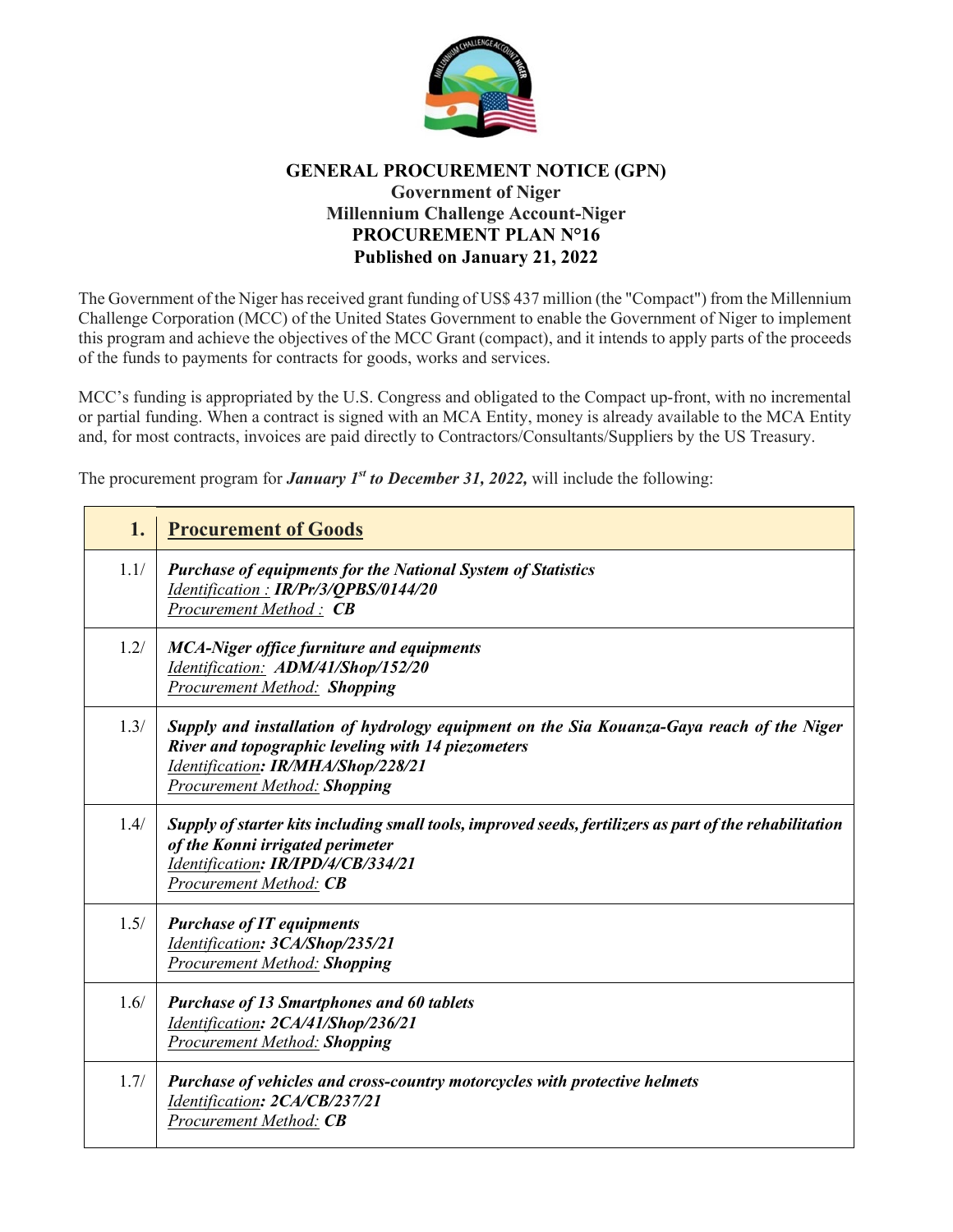| 1.8/  | Purchase of inspection equipment (150 scales, 250 probes) and kit for inspector (150)<br>Identification: IR/MSM/3/Shop/238/21<br><b>Procurement Method: Shopping</b>                                                                                                                                                              |
|-------|-----------------------------------------------------------------------------------------------------------------------------------------------------------------------------------------------------------------------------------------------------------------------------------------------------------------------------------|
| 1.9/  | <b>Purchase of office equipment</b><br>Identification: 3CA/Shop/239/21<br><b>Procurement Method: Shopping</b>                                                                                                                                                                                                                     |
| 1.10/ | Purchase of communication radios for vehicles of MCA-Niger and security equipment of the new<br><b>CRA/PRAPS</b> office in Niamey<br>Identification: ADM/41/Shop/240/21<br><b>Procurement Method: Shopping</b>                                                                                                                    |
| 1.11/ | <b>Purchase of tires for MCA-Niger vehicles</b><br>Identification: ADM/41/Shop/241/21<br><b>Procurement Method: Shopping</b>                                                                                                                                                                                                      |
| 1.12/ | Acquisition of disinfectants and hygiene equipment<br>Identification: ADM/41/Shop/242/21<br><b>Procurement Method: Shopping</b>                                                                                                                                                                                                   |
| 1.13/ | Acquisition of waste management equipment for the department of Birni Konni (PGES Konni)<br>Identification: IR/IPD/3/Shop/243/21<br><b>Procurement Method: Shopping</b>                                                                                                                                                           |
| 1.14/ | <b>MCA-Niger office furniture and equipment</b><br>Identification: ADM/41/Shop/254/21<br><b>Procurement Method: Shopping</b>                                                                                                                                                                                                      |
| 1.15/ | Acquisition of curtains and curtain supports for the PRAPS offices in Maradi<br>Identification: CR/PRAPS/5/Shop/258/21<br><b>Procurement Method: Shopping</b>                                                                                                                                                                     |
| 1.16/ | <b>Purchase of recruitment software</b><br>Identification: ADM/41/Shop/259/21<br><b>Procurement Method: Shopping</b>                                                                                                                                                                                                              |
| 1.17/ | <b>Purchase of computer equipment</b><br>Identification: 4CA/Shop/260/21<br><b>Procurement Method: Shopping</b>                                                                                                                                                                                                                   |
| 1.18/ | Acquisition of vehicles and motorcycles cross with helmets<br>Identification: IR/PR/2/Shop/261/21<br><b>Procurement Method: CB</b>                                                                                                                                                                                                |
| 1.19/ | Acquisition of 2 motorized boats and related equipment<br>Identification: IR/PR/2/Shop/262/21<br><b>Procurement Method: Shopping</b>                                                                                                                                                                                              |
| 1.20/ | Acquisition of individual equipment for UCRDMN agents (Conservation Unit of the Partial<br>Reserve of Dosso and Middle Niger Wetlands) on behalf of ME / LCD within the framework of<br>$PAG + \text{Acquisition of field equipment for UCRDMN agents}$<br>Identification: 2CA/Shop/263/21<br><b>Procurement Method: Shopping</b> |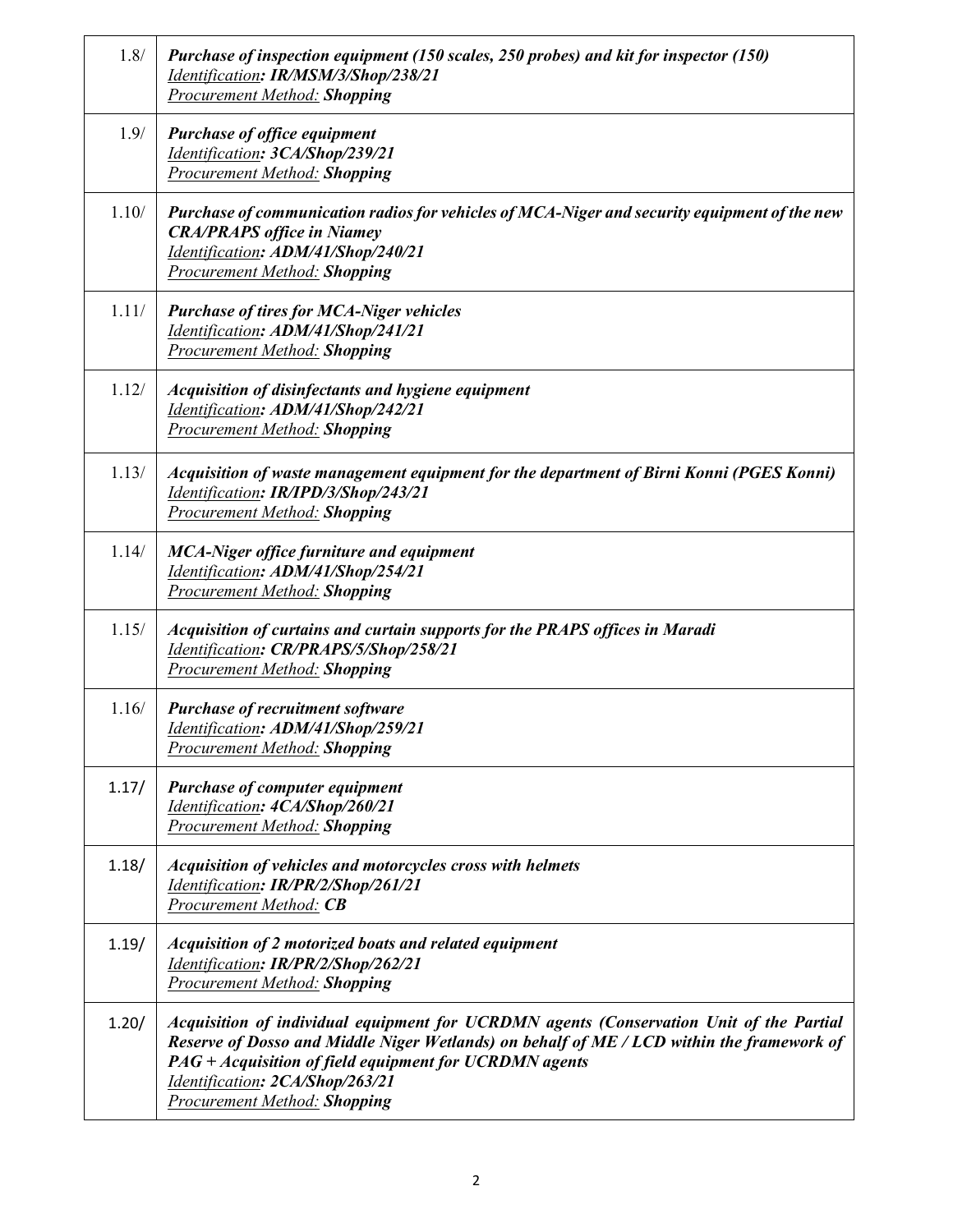| 1.21/  | <b>Acquisition of office furniture</b><br>Identification: 2CA/Shop/264/21<br><b>Procurement Method: Shopping</b>                                                                                                                                                                                                                                   |  |
|--------|----------------------------------------------------------------------------------------------------------------------------------------------------------------------------------------------------------------------------------------------------------------------------------------------------------------------------------------------------|--|
| 1.22/  | Acquisition of 8 satellite telephones to provide an 'off-network' MESUDD communication system<br>Identification: IR/PR/2/Shop/265/21<br><b>Procurement Method: Shopping</b>                                                                                                                                                                        |  |
| 1.23/  | Supply and installation of 20 solar lights for the fence wall and courtyard of MCA-Niger<br>headquarters $+$ Supply and installation of 21 solar lamps for the fence wall and courtyard of 3<br>regional offices of MCA-Niger<br>Identification: 2CA/Shop/266/21<br><b>Procurement Method: Shopping</b>                                            |  |
| 1.24/  | Purchase of 10 collapsible ladders for evacuation of the building and 10 glass breakers<br>Identification: ADM/41/Shop/267/21<br><b>Procurement Method: Shopping</b>                                                                                                                                                                               |  |
| 1.25/  | <b>Insurance for 28 MCA-Niger motorcycles</b><br>Identification: ADM/41/Shop/268/21<br><b>Procurement Method: Shopping</b>                                                                                                                                                                                                                         |  |
| 1.26/  | Manufacturing of leaflets for safety instructions and emergency contact cards + Manufacturing<br>of compact visibility tools<br>Identification: 2CA/Shop/269/21<br><b>Procurement Method: Shopping</b>                                                                                                                                             |  |
| 2.     | <b>Procurement of Services</b>                                                                                                                                                                                                                                                                                                                     |  |
|        |                                                                                                                                                                                                                                                                                                                                                    |  |
| 2.1/   | <b>Firms</b>                                                                                                                                                                                                                                                                                                                                       |  |
| 2.1.1/ | <b>Capacity Building in Monitoring &amp; Evaluation</b><br>Identification: ME/31/QCBS/198/21<br><b>Procurement Method: QCBS</b>                                                                                                                                                                                                                    |  |
| 2.1.2/ | Recruitment of a firm in charge for diagnostic and certification of the maintenance Identification:<br>ADM/41/LCS/255/20<br>Procurement Method: LCS                                                                                                                                                                                                |  |
| 2.1.3/ | Selection of a consultant to carry out PAR studies Irrigated areas / CRA of the regions of Dosso,<br>Maradi, Tahoua and Tillabéri + Selection of a consultant for the conduct of studies PAR<br>veterinary posts / PRAPS of the regions of Dosso, Maradi, Tahoua and Tillabéri<br>Identification: 2CA/LCS/270/21<br><b>Procurement Method: LCS</b> |  |
| 2.1.4/ | Recruitment of a firm for the development of the technical file and the monitoring of the<br>construction works of the specialized waste management unit of Konni, including the sanitized<br>sorting platform<br>Identification: IR/IPD/3/QCBS/279/21<br><b>Procurement Method: QCBS</b>                                                          |  |
| 2.2/   | <b>Individual Consultants</b>                                                                                                                                                                                                                                                                                                                      |  |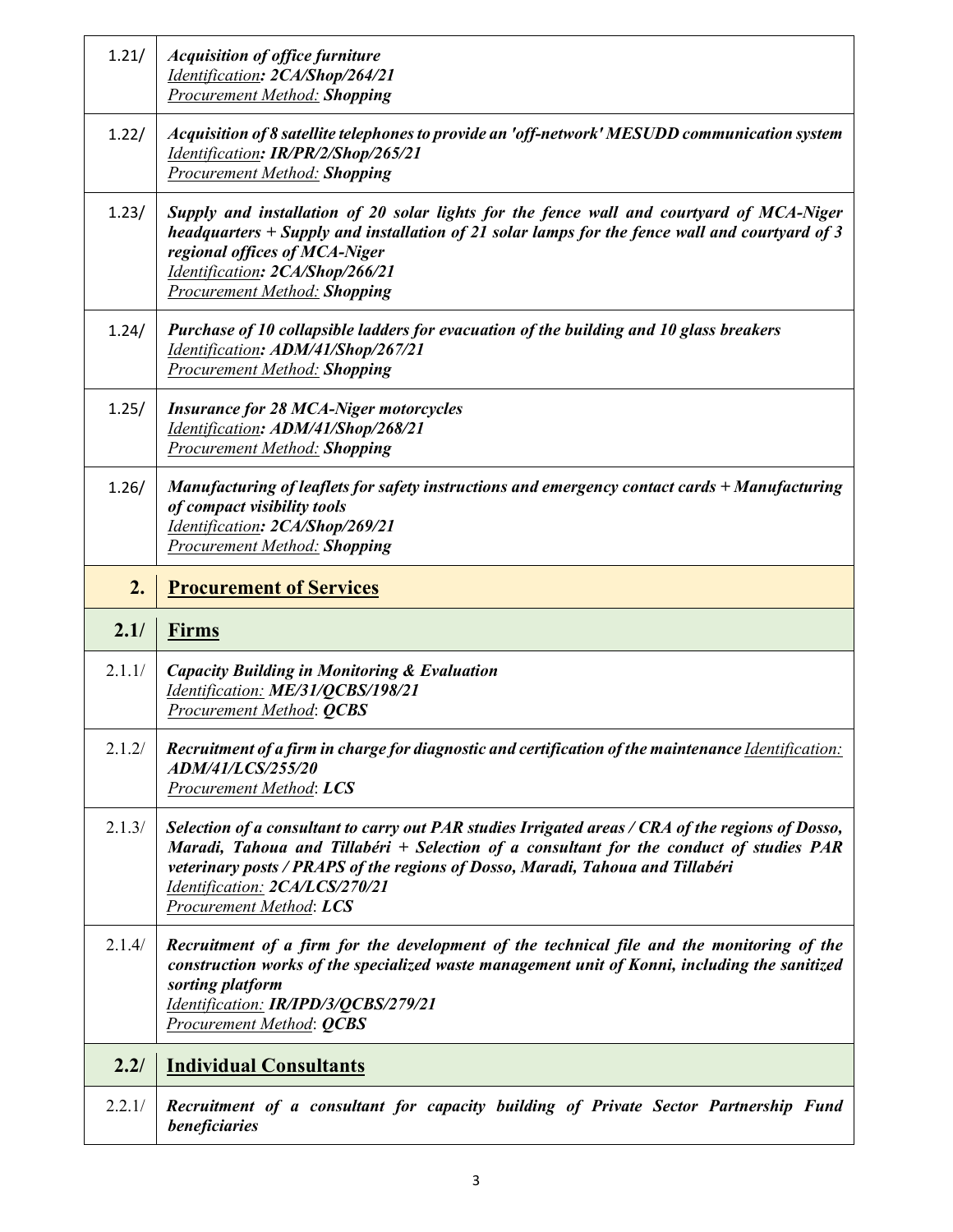|         | Identification: CR/CRA/2/IC/105/19<br>Procurement Method: IC                                                                                                                                                                                                                                                                                                                                                                                                                                                                                                                                  |
|---------|-----------------------------------------------------------------------------------------------------------------------------------------------------------------------------------------------------------------------------------------------------------------------------------------------------------------------------------------------------------------------------------------------------------------------------------------------------------------------------------------------------------------------------------------------------------------------------------------------|
| 2.2.2/  | Recruitment of an individual FIDIC management Expert<br>Identification: IR/IPD/5/IC/194/21<br>Procurement Method: IC                                                                                                                                                                                                                                                                                                                                                                                                                                                                          |
| 2.2.3/  | Recruitment of Consultant for Training in the mastery and filling of land tenure security tools<br>(New format)<br>Identification: IR/MSM/1/IC/204/21<br><b>Procurement Method: IC</b>                                                                                                                                                                                                                                                                                                                                                                                                        |
| 2.2.4/  | Recruitment of an individual consultant for training in knowledge and filling in new land<br>security forms for Agro-sylvo-Pastoral investments for the benefit of Cofocom / CRC<br>Identification: IR/MSM/1/IC/245/21<br>Procurement Method: IC                                                                                                                                                                                                                                                                                                                                              |
| 2.2.5/  | Recruitment of an individual consultant in charge of "Training and technical supervision of<br>actors in the context of waste management for the department of Birni Konni (PGES Konni)"<br>Identification: IR/IPD/3/IC/246/21<br>Procurement Method: IC                                                                                                                                                                                                                                                                                                                                      |
| 2.2.6/  | Recruitment of a concierge for Konni's passage house<br>Identification: ADM/41/IC/248/21<br>Procurement Method: IC                                                                                                                                                                                                                                                                                                                                                                                                                                                                            |
| 2.2.7/  | <b>Recruitment of Sexual Harassment consultant</b><br>Identification: ADM/41/IC/253/21<br>Procurement Method: IC                                                                                                                                                                                                                                                                                                                                                                                                                                                                              |
| 2.2.8/  | Recruitment of a service provider responsible for producing a documentary on social dynamics,<br>the formalization of land rights and land tenure security for the promoters of resilient community<br>development in SK2<br>Identification: IR/MSM/1/IC/271/21<br>Procurement Method: IC                                                                                                                                                                                                                                                                                                     |
| 2.2.9/  | Recruitment of 2 consultants for the demolition of stairs<br>Identification: ADM/41/IC/272/21<br>Procurement Method: IC                                                                                                                                                                                                                                                                                                                                                                                                                                                                       |
| 2.2.10/ | <b>Recruitment of a Consultant for the inventory of MCA assets</b><br>Identification: ADM/41/IC/273/21<br>Procurement Method: IC                                                                                                                                                                                                                                                                                                                                                                                                                                                              |
| 2.2.11/ | Recruitment of an individual consultant for: (1) the training of SPN / CNCR agents on<br>techniques and practices for drawing up local conventions on the management of natural<br>resources; (2) training of municipal actors (Cofocom $+ATQ+ST$ ) on techniques and practices<br>for drawing up local GRN conventions; (3) Support of the 5 Large Irrigation communes for the<br>development of 5 identified Local GRN Conventions; (4) development of 5 Action Plan for the<br>implementation of local conventions.<br>Identification: IR/MSM/1/IC/274/21<br><b>Procurement Method: IC</b> |
| 2.2.12/ | Selection of an individual consultant in training for the development of impacted business<br><i>activities</i><br>Identification: IR/RMA/4/IC/275/21                                                                                                                                                                                                                                                                                                                                                                                                                                         |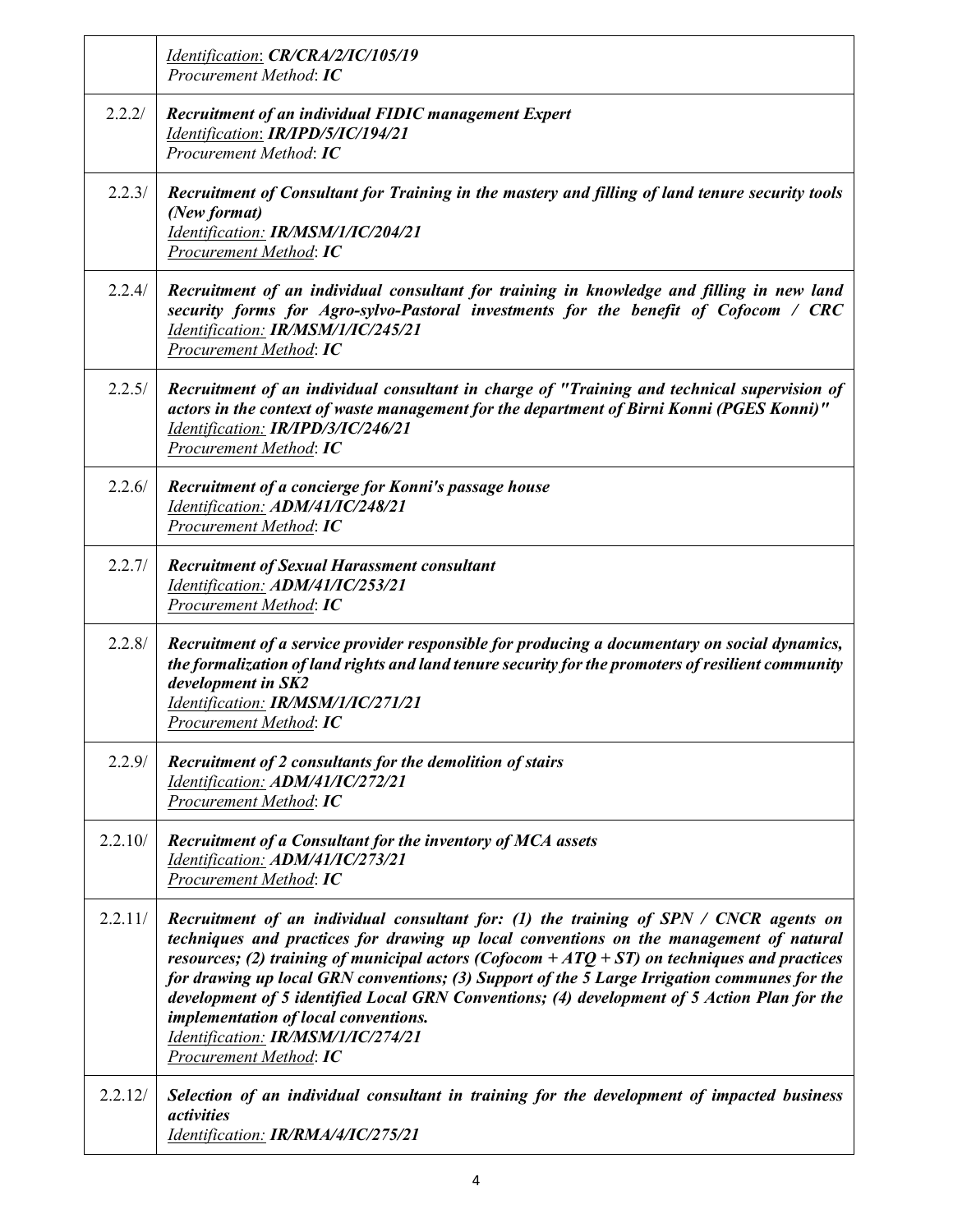|         | <b>Procurement Method: IC</b>                                                                                                                                                                                      |
|---------|--------------------------------------------------------------------------------------------------------------------------------------------------------------------------------------------------------------------|
| 2.2.13/ | Selection of an individual consultant specialist in agricultural training<br>Identification: IR/RMA/4/IC/276/21<br>Procurement Method: IC                                                                          |
| 2.2.14/ | Recruitment of a consultant for the training of MCA-Niger staff in first aid<br>Identification: ADM/41/IC/277/21<br><b>Procurement Method: IC</b>                                                                  |
| 2.2.15/ | Recruitment of a consultant in charge of training MCA-Niger staff in fire extinguisher handling<br>and firefighting<br>Identification: ADM/41/IC/278/21<br><b>Procurement Method: IC</b>                           |
| 2.2.16/ | Selection of an individual consultant for the preparation of the closing of the Compact (12<br><i>months</i> )<br>Identification: ADM/41/IC/286/21<br>Procurement Method: IC                                       |
| 2.2.17/ | Recruitment of a consultant in charge of monitoring the process and implementation of SK2<br>Identification: IR/1/SS/280/21<br><b>Procurement Method: SS</b>                                                       |
| 2.2.18/ | Recruitment land specialist resettlement Tillabéry<br>Identification: CR/PRAPS/5/IC/287/21<br><b>Procurement Method: IC</b>                                                                                        |
|         |                                                                                                                                                                                                                    |
| 3.      | <b>Non-Consultant Services</b>                                                                                                                                                                                     |
| 3.1/    | Recruitment of a Service provider for the Technical Audit and Restyling of the Website and<br><b>Digital Platforms</b><br>Identification: ADM.Com/41/NCS/083/21<br>Procurement Method: Shopping                    |
| 3.2/    | Recruitment of an MCA-Niger electrical compliance diagnostic provider headquarters, transit<br>house and regional offices<br>Identification: ADM.Esp/41/NCS/182/20<br>Procurement Method: Shopping                 |
| 3.3/    | Reproduction of new forms for formalizing land rights (form and register)<br>Identification: IR/MSM/1/NCS/203/21<br><b>Procurement Method: Shopping</b>                                                            |
| 3.4/    | Recruitment of a firm facilitating the strategic retreat of the MCA Niger team<br>Identification: ADM/41/Shop/226/21<br><b>Procurement Method: Shopping</b>                                                        |
| 3.5/    | Recruitment of a service provider for the disinfection of MCA-Niger and the four regions offices<br>and vehicles, (framework contract)<br>Identification: ADM/41/NCS/249/21<br><b>Procurement Method: Shopping</b> |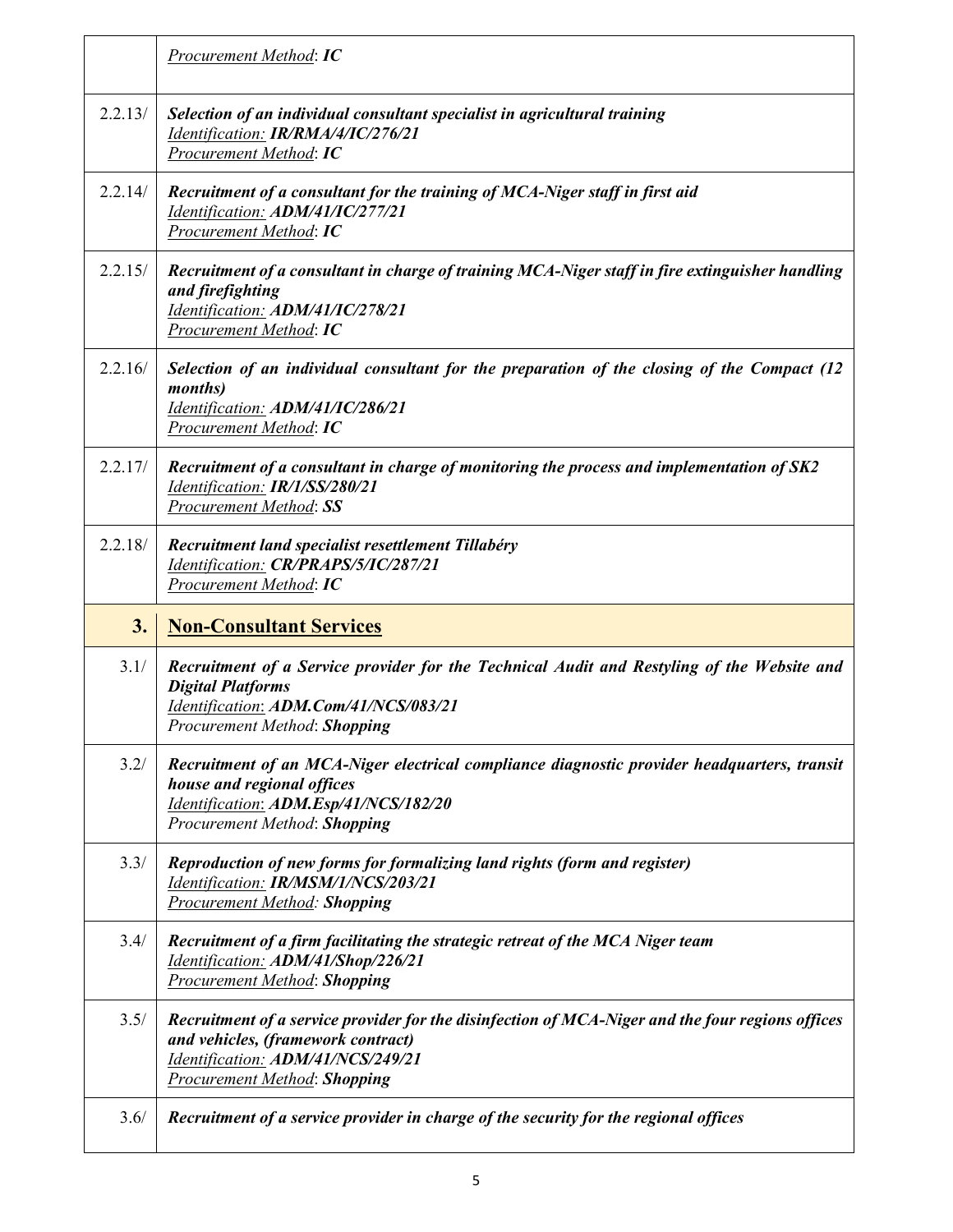|       | Identification: ADM/41/NCS/250/21<br><b>Procurement Method: Shopping</b>                                                                                                                                                                                                   |  |
|-------|----------------------------------------------------------------------------------------------------------------------------------------------------------------------------------------------------------------------------------------------------------------------------|--|
| 3.7/  | Recruitment of firm for training and simulation (practical exercises) in response to potential<br>terrorist attacks and survival techniques in the event of abduction or kidnaping of MCA-Niger<br>personnel<br>Identification: ADM/41/DC/281/21<br>Procurement Method: DC |  |
| 3.8/  | Supply and installation of office partitions and aluminum doors + Interior and exterior MCA-<br><b>Niger office painting work</b><br>Identification: ADM/41/Shop/282/21<br><b>Procurement Method: Shopping</b>                                                             |  |
| 3.9/  | Maintenance, diagnosis, repair and programming of MCA-Niger communication equipment<br>Identification: ADM/41/Shop/283/21<br><b>Procurement Method: Shopping</b>                                                                                                           |  |
| 3.10/ | Recruitment of a cleaning company for the MCA-Niger Niamey office and the Konni Passage<br>House<br>Identification: ADM/41/Shop/284/21<br><b>Procurement Method: Shopping</b>                                                                                              |  |
| 4.1   |                                                                                                                                                                                                                                                                            |  |
|       | <b>Procurement of Works</b>                                                                                                                                                                                                                                                |  |
| 4.1/  | <b>Construction of corridors</b><br>Identification: CR/PRAPS/3/CB/114/20<br>Procurement Method: CB                                                                                                                                                                         |  |
| 4.2/  | <b>Construction of livestock markets</b><br>Identification: CR/PRAPS/3/CB/144/20<br><b>Procurement Method: CB</b>                                                                                                                                                          |  |
| 4.3/  | Development work on irrigated areas<br>Identification: CR/CRA/1/CB/140/20<br>Procurement Method: CB                                                                                                                                                                        |  |
| 4.4/  | Construction of a specialized waste management unit including the sanitized sorting platform at<br><b>Birnin Konni</b><br>Identification: ADM/41/CB/252/21<br><b>Procurement Method: CB</b>                                                                                |  |

Contracts for goods, works and services financed under the program will be implemented according to the principles, rules and procedures set out in the MCC Program Procurement Guidelines, which can be found at the MCA Niger's website.

The procurement is open to all bidders from eligible source countries as defined in the MCC Program Procurement Guidelines.

Specific procurement notices for contracts to be tendered under the competitive bidding procedures and for consultant contracts will be announced, as they become available, on the MCA Niger's website, United Nations